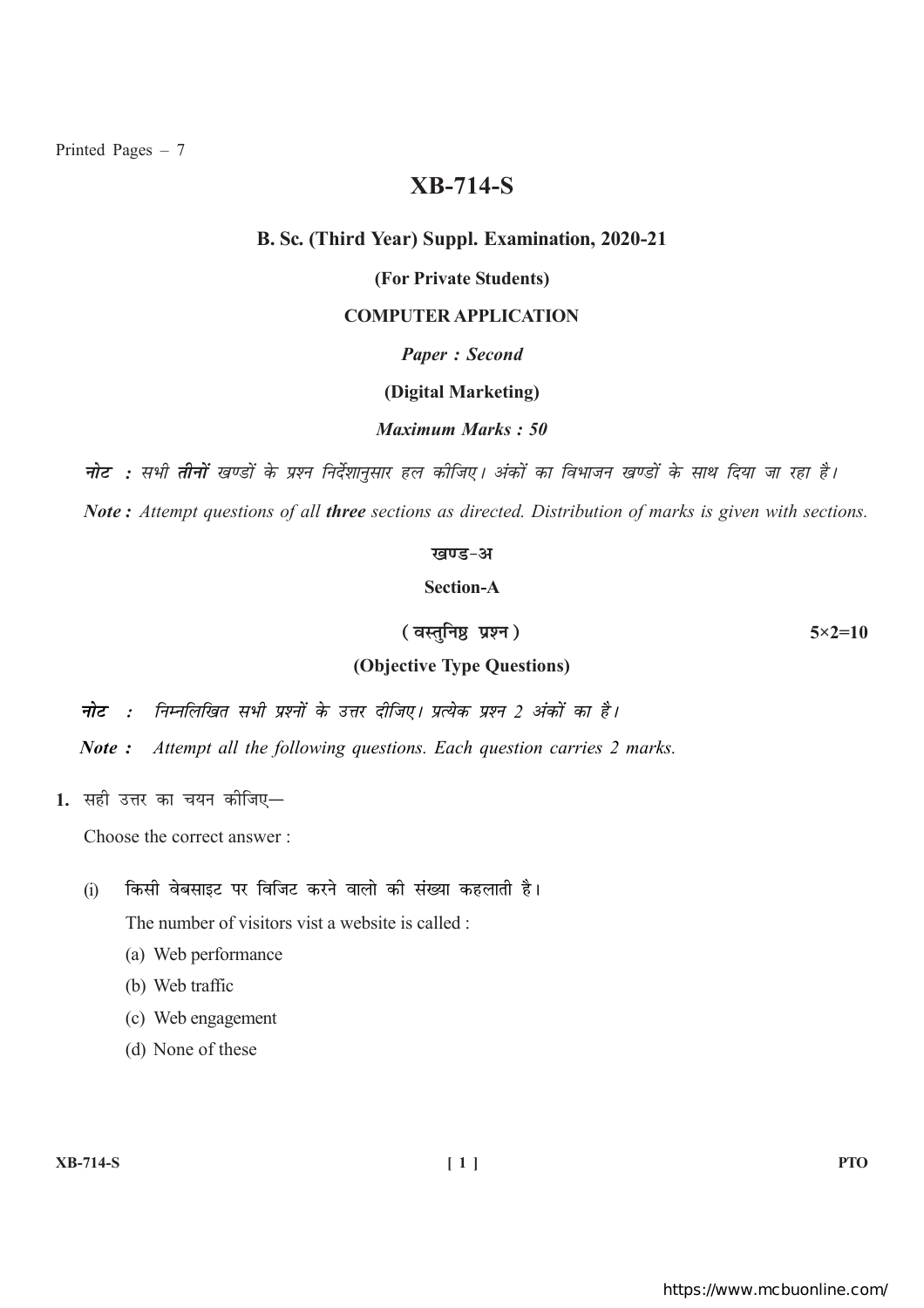(ii) इन्टरनेट पर कम्प्यूटर के नाम को कहते है।

Name of computer on the internet is called :

- (a) Protocal
- (b) IP address
- (c) Domain name
- $(d)$  www
- (iii) ............ प्रकार के गोल्स होते है।

There are ............ types of goals.

- $(a)$  Two
- (b) Three
- $(c)$  Four
- (d) None of these

(iv) यह रिज्यूम पोस्ट करने का प्लेटफार्म है।

It is a platform to post resume?

- (a) Linkedin
- (b) Facebook
- (c) Twitter
- (d) Instagram

 $(v)$  क्वालिटी स्कोर की गुणवत्ता करने हेतु तरीका—

Way to calculate quality score :

- (a) quality score
- (b) CPC Bid
- (c) ad paleuena
- (d) All of these

#### खण्ड-ब

# **Section-B**

(लघु उत्तरीय प्रश्न)

 $5 \times 3 = 15$ 

# (Short Answer Type Questions)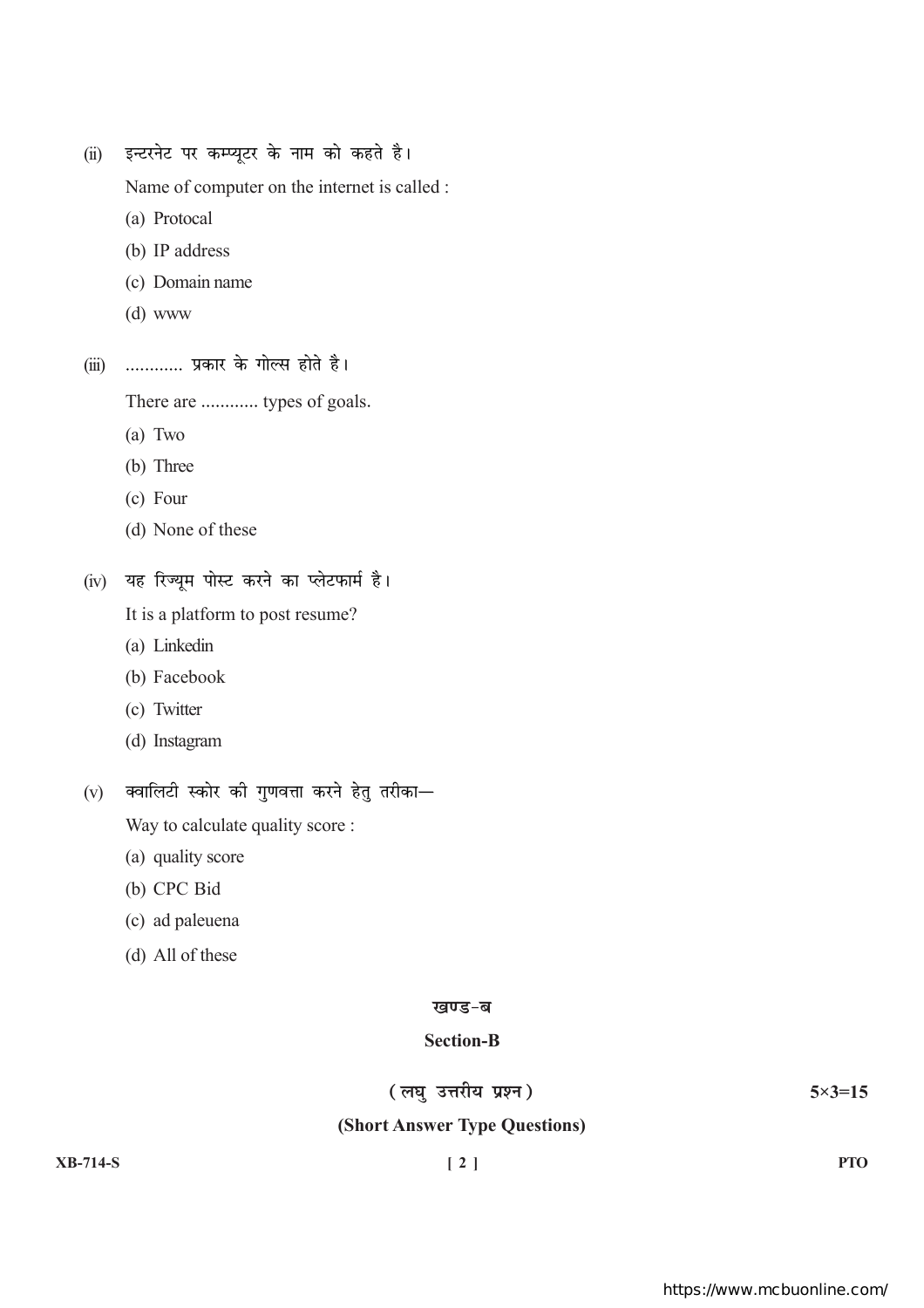- **नोट :** सभी **पाँच** प्रश्नों के उत्तर दीजिए। प्रत्येक इकाई से **एक** प्रश्न करना अनिवार्य है। प्रत्येक प्रश्न 3 अंकों का है।
- Note: Attempt all five questions. One question from each unit is compulsory. Each question carries 3 marks.

# डकाई-I

# Unit-I

2. इनबाऊंड तथा आउटबाउंड मार्केटिंग की अवधारणा समझाइये। Explain the concept of inbound and outbound marketing.

# अथवा  $Or$

कन्वर्जन प्रक्रिया क्या है? विस्तार से समझाइये। What is conversion process? Explain in detail.

# डकाई-II

#### Unit-II

3. इन्टरनेट में प्रोटोकाल क्या है? समझाइये। What are the protocals in internet? Explain.

#### अथवा

#### **Or**

वेबसाइट क्या है ? तथा इसके विभिन्न प्रकारो को समझाइये। What is website? Also define its types?

# इकाई-III

# Unit-III

4. आप किस प्रकार वेबसाइट से गूगल एनोलिटिक को जोड़ सकते है लिखिये। Write how can you add Analytics code in website?

#### अथवा

# $Or$

गूगल एनेलिटिक्स के गोल्स को लिखिये।

Write the goals of google Analytics?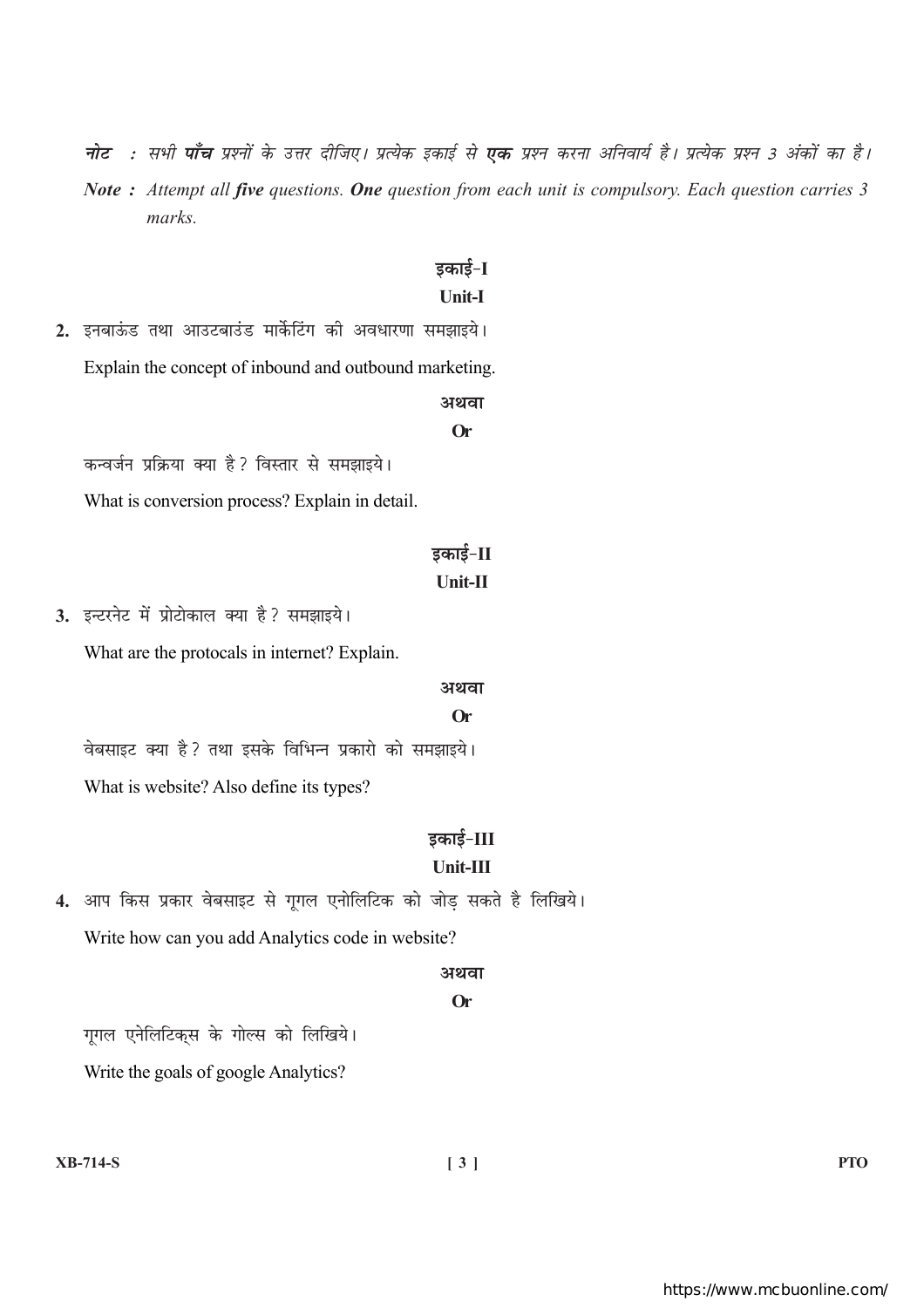# डकाई- $IV$ **Unit-IV**

5. विडीयों मार्केटिंग क्या है ? समझाइये।

What is the Video Marketing? Explain

#### अथवा

#### $Or$

पीइन्टरेस्ट मार्केटिंग (Pinterest Marketing) क्या है? समझाइये। What is Pinterest Marketing? Explain.

# डकाई– ${\bf V}$

#### Unit-V

6. SEO की भूमिका तथा महत्व को समझाइये। Explain the role and importance of SEO?

#### अथवा

# $Or$

Ad words एलग्रोरिदम को परिभाषित कीजिए।

Describe the Ad words algorithms?

#### खण्ड-स

# **Section-C**

(दीर्घ उत्तरीय प्रश्न)

 $5 \times 5 = 25$ 

# (Long Answer Type Questions)

- **नोट** : सभी **पाँच** प्रश्नों के उत्तर दीजिए। प्रत्येक इकाई से **एक** प्रश्न करना अनिवार्य है। प्रत्येक प्रश्न 5 अंकों का है।
- Note: Attempt all five questions. One question from each unit is compulsory. Each question carries 5 marks.

# इकाई-I

# **Unit-I**

7. रिटेन्शन (Retention) तथा इसके विभिन्न प्रकार को विस्तार से समझाइये।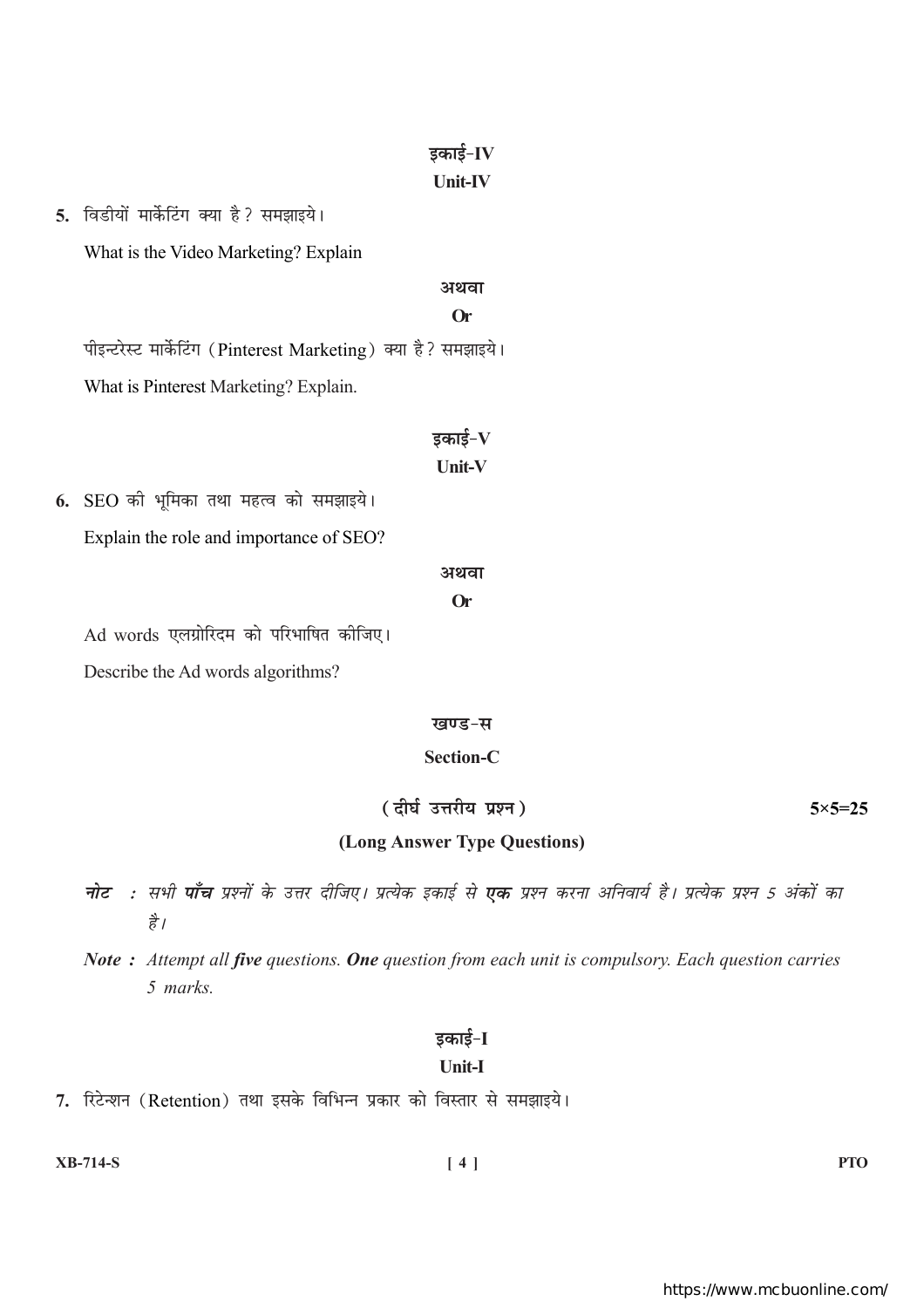Describe the Retention and types of Retention in detail.

# अथवा

#### $Or$

विजिविल्टी (Visibility) के विभिन्न प्रकार को तथा इसके विभिन्न उदाहरण दीजिये। Explain the various types of visibility and also give example of visibility.

# डकाई-II

# $Unit-II$

8. CMS के द्वारा वेबसाइट के निर्माण के विभिन्न चरणों को लिखिये। Write step to build a website using CMS.

#### अथवा

#### $Or$

डोमेन नेम (Domain Name) की अवधारणा क्या है? Explain the concept of Domain names and various extensions?

# डकाई-III Unit-III

9. आप टे़फिक स्रोतों को कैसे मानीटर करेंगें।

How can you monitoring traffic source? Explain.

#### अथवा

#### **Or**

आप बाउंस रेट (Bounce rate) को कैसे कम करेंगें?

How can you reduce bounce rate? Explain.

# इकाई-IV Unit-IV

 $10.$  निम्न को समझाइये $-$ 

(i) व्लाग तथा उसके उपयोग

 $(ii)$  लिंकइडिन मार्केटिंग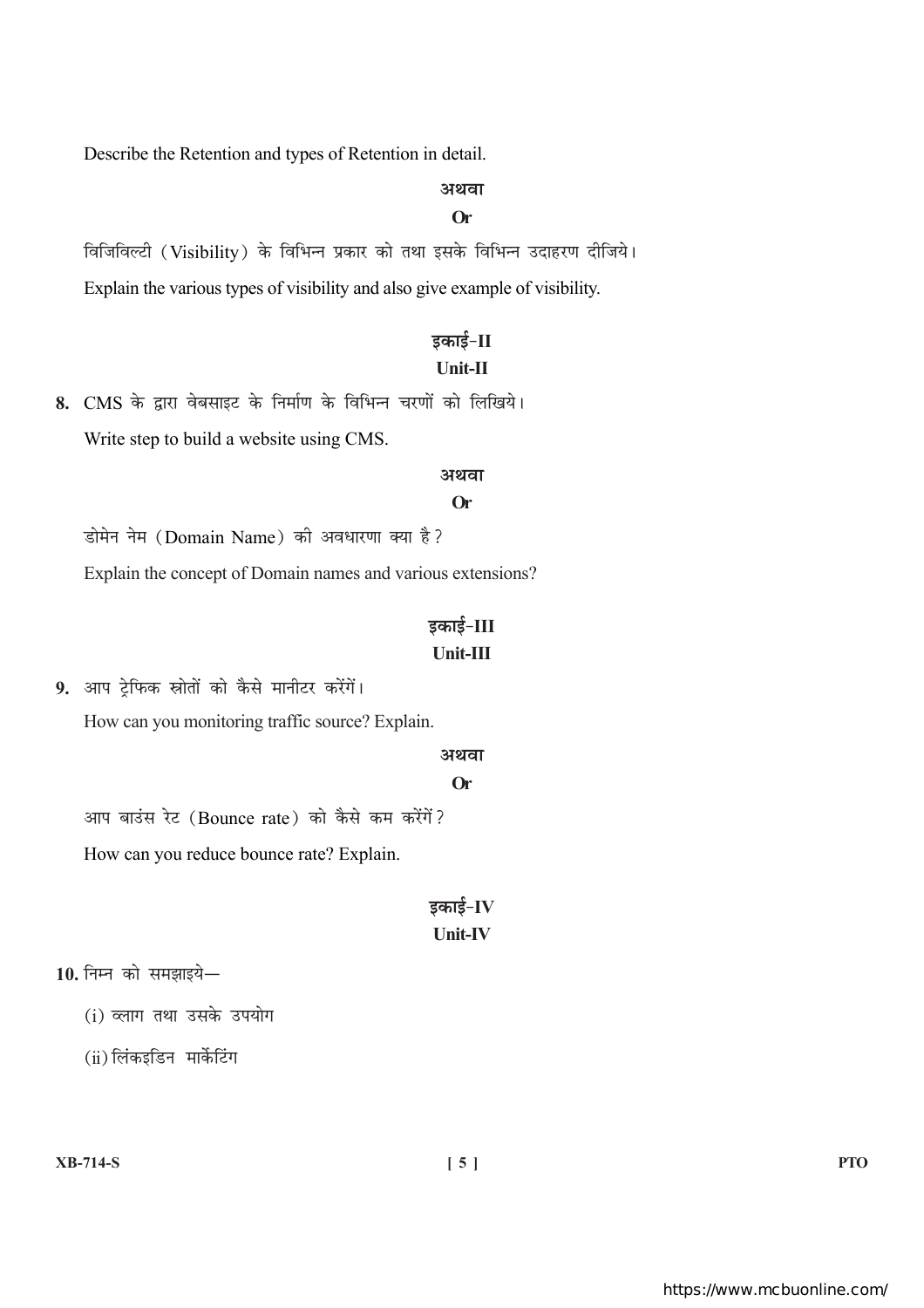Explain the following:

(i) Blog and its uses

(ii) Linkedin Marketing

#### अथवा

#### $Or$

गूगल प्लस मार्केटिंग को विस्तार से समझाइये।

Explain the Google Plus Marketing in Detail.

# डकाई– ${\bf V}$

# **Unit-V**

11. गूगल Ad word के महत्व को साथ विस्तृत विवरण दीजिये।

Give a detailed discription of google ad word with its importance?

#### अथवा

#### **Or**

निम्न को विस्तार से समझाइये :

(i) Creating Display Compaigns

(ii) CPC optimization and its uses

Explain in detail:

(i) Creating Display Compaigns

(ii) CPC optimization and its uses